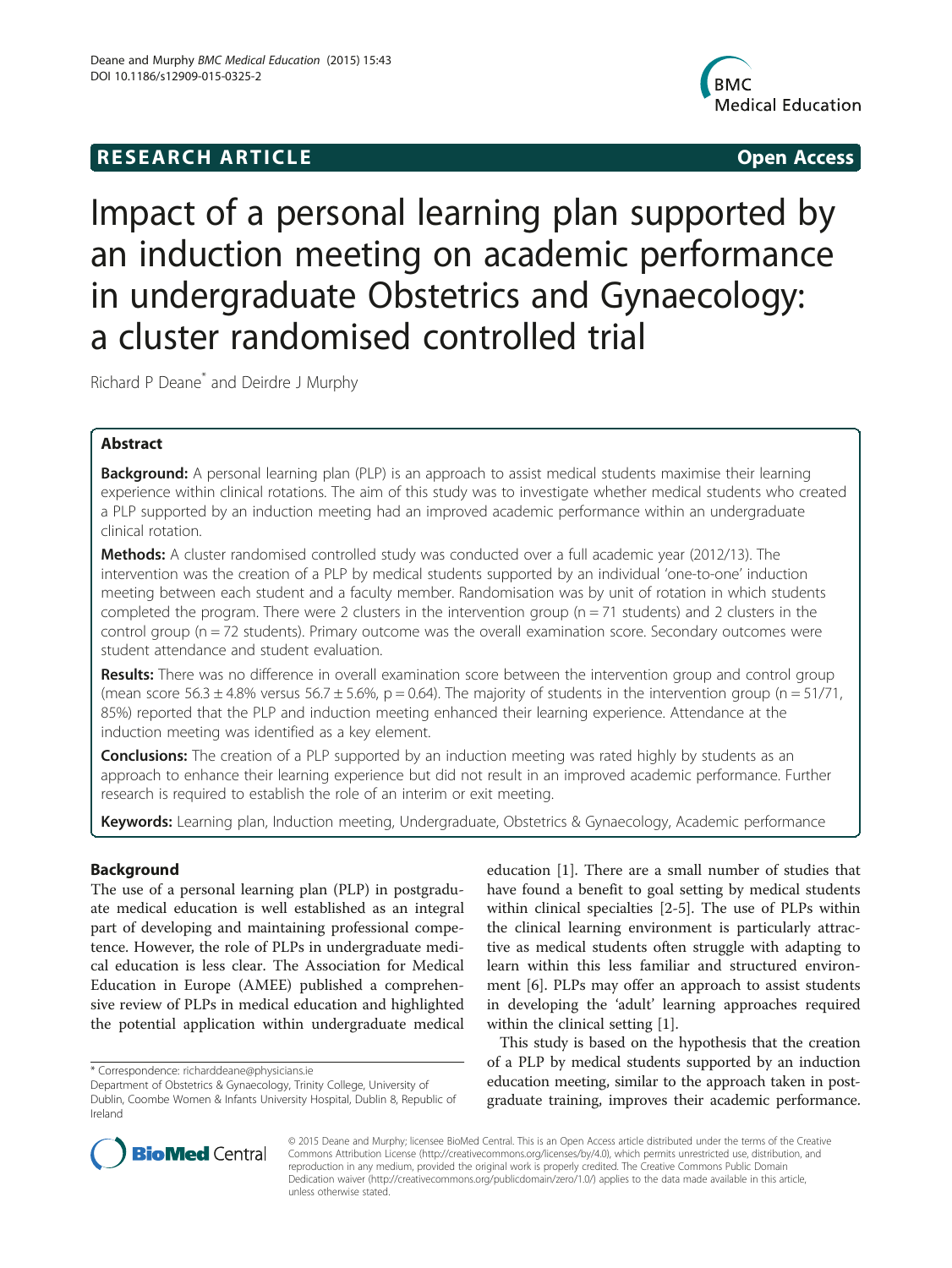The primary aim of this study was to investigate whether medical students who created a PLP supported by an individual 'one-to-one' induction education meeting had an improved academic performance within an undergraduate clinical rotation in Obstetrics and Gynaecology (O&G). There were a number of unique elements to the study in comparison with the existing published studies on PLPs [[2-5\]](#page-7-0). Firstly, the study used a 'one-to-one' meeting with a faculty member to support the creation of the PLP. Secondly, in addition to setting specific learning goals, the PLP addressed the learning approaches by medical students to the clinical rotation as a whole.

#### Methods

#### Study setting

The study was conducted within the Department of Obstetrics and Gynaecology, Trinity College, University of Dublin, Ireland. The undergraduate programme in O&G is completed over 8 weeks in the penultimate year of the 5-year degree course in medicine. There are 4 rotations during the academic year. The programme consists of a combination of clinical and tutorial-based learning activities. The assessment modalities used to determine the overall examination score are an end-ofrotation 11 station objective structured clinical examination (OSCE) (20%) and an end-of-year examination consisting of 50 single best answer questions (SBAs) (20%), 6 modified essay questions (MEQs) (20%) and a long case clinical examination (40%). Students require an overall examination score of 50% to pass and 60% to be awarded a distinction.

#### Study design

The study was designed as a 4-group cluster randomised controlled trial (RCT) during the 2012/13 academic year. Cluster randomisation was adopted as individual randomisation within each rotation may have led to contamination between students. The class of 145 students was divided by administrative staff within the medical school into 4 groups ensuring that the rotations were of similar demographic distribution. Each of the 4 rotations during the year was defined as a separate cluster. Each cluster was randomised to either the intervention group (received the PLP and induction meeting in addition to the routine introductory presentation) or the control group (received the routine introductory presentation alone). Simple randomisation was used in a 1:1 allocation ratio using computer random number generation. Rotations 2 (Nov/Jan) and 3 (Feb/Mar) were allocated to the intervention group and rotations 1 (Sep/Oct) and 4 (Apr/May) were allocated to the control group. Only the academic staff member conducting all of the induction meetings and the student participating in the induction meeting were aware of the student's participation. Institutional Research Ethics Board approval for the study was obtained (TCD Research Ethics Committee, approval October 2012).

#### **Participants**

The study was conducted among the entire class completing their O&G rotation during the 2012/13 academic year. There was no restriction of participants with all rotations during the year and all students within each rotation eligible for inclusion. Although the sample size was dictated by the class size, a power calculation indicated that this sample size was sufficient to detect a difference of 5 percent in overall examination score between the groups (assuming power of 0.8 and significance level of 0.05). An information leaflet on the study was sent to students allocated to the intervention group by email 1 week prior to starting their rotation. Students were asked to complete and submit a consent form to indicate whether they wished to participate in the study on the first day of the rotation. Following receipt of the consent forms, the supervisor sent each student who consented a time for his/her meeting.

#### Intervention

The intervention was the creation of a PLP by the medical student supported through an individual 'one-to-one' induction education meeting between the student and an academic staff member during the first 2 weeks of the clinical rotation. The control group received a group presentation lasting approximately 20 minutes on how to optimise their learning experience during the rotation. The teaching programme within each rotation was otherwise the same.

The PLP was an 8-page handbook divided into 6 sections identified as imperative for the construction of a PLP by the AMEE Guide [[1\]](#page-7-0). The PLP was constructed using a variety of open-ended and closed questions. Part 1 (Importance of the O&G Rotation) required students to reflect on the importance of the O&G rotation. Part 2 (Relevance of the O&G Rotation for Future Careers) required students to formulate a specific and practical learning outcome to be achieved that would be beneficial in his/her future career. Part 3 (Academic Targets) required students to define a specific academic target by considering typical self-reported academic performance. Part 4 (Learning Resources) required students to identify their main learning resource by rating a series of commonly used resources during the rotation and selecting a resource for the rotation. Part 5 (Study Schedule) required students to create a study plan documenting the topics to be covered each week. Part 6 (Learning Activities) required students to identify strategies to maximise their learning experiences in the clinical learning environment.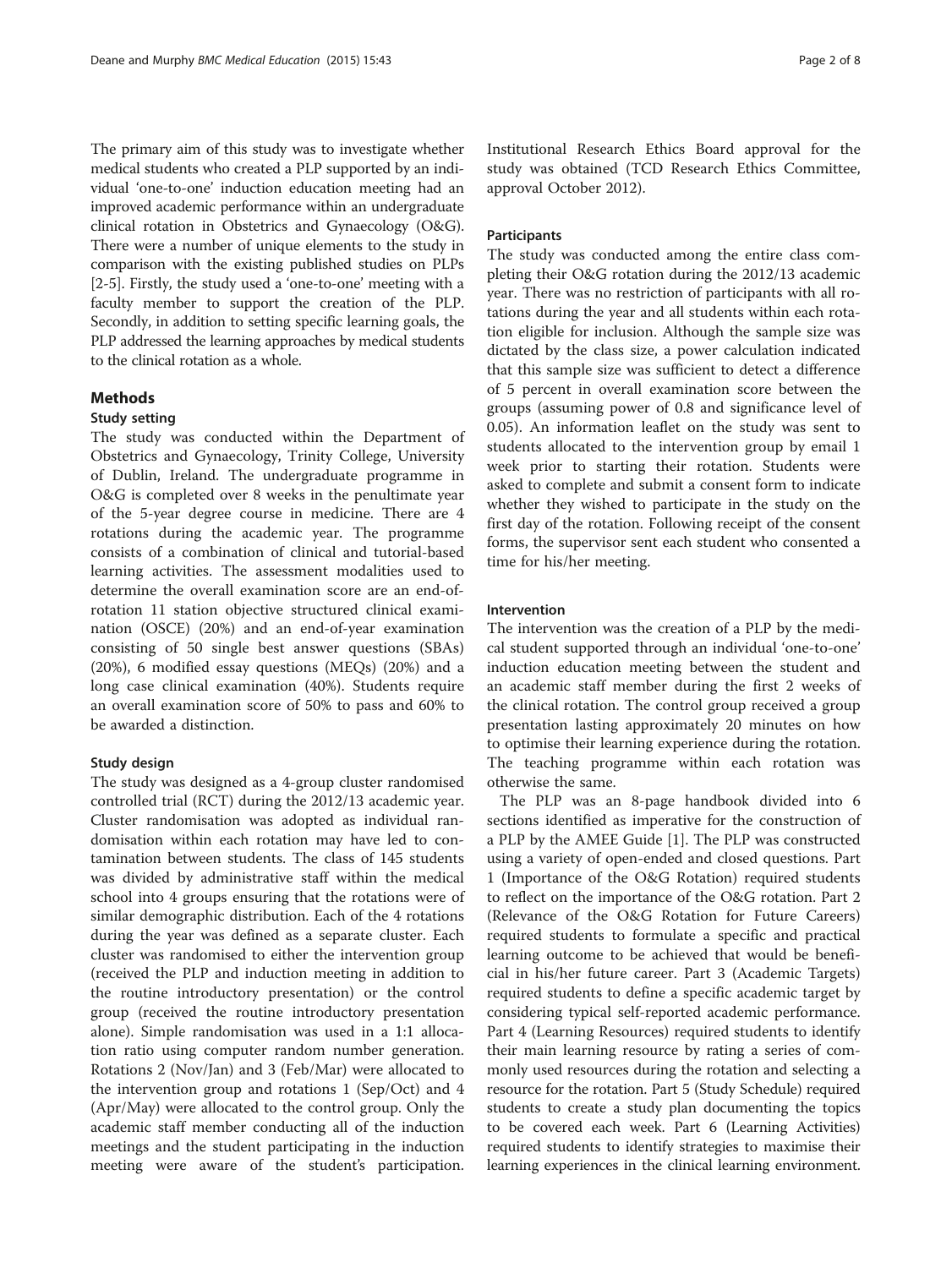The booklets were piloted in August 2012 among students from the previous academic year.

The purpose of the induction meeting was to support the creation of the PLP. The PLP created by the student was reviewed at the meeting (as each student was asked to complete the PLP in advance of the induction meeting). The supervisor explored and clarified each section of the PLP with student. In addition, the supervisor suggested a range of possible learning strategies for the student to consider. The supervisor adopted a 'questioning' style (rather than a 'didactic' style) in order to allow the student to create his/her own PLP consistent with the principles of good supervision technique [\[7\]](#page-7-0). The benefits and drawbacks of the various approaches suggested by students were discussed and students were free to add to or amend the learning plan during the induction meeting. The same staff member (RPD), an experienced medical educator familiar with the course programme, conducted each meeting to ensure consistency. At the end of the induction meeting each student had a completed PLP for the clinical rotation.

#### **Outcomes**

The primary outcome was the overall examination score obtained by the student. The secondary outcomes were student attendance (defined as a percentage of the total possible attendance at all scheduled clinical and classroom-based activities) and student evaluation of the supported PLP.

#### Data collection

Data related to student demographics and academic performance were obtained from the departmental records linked by code to ensure confidentiality. The data relating to student attendance were based on staff signatures in the student logbook. The student evaluation survey was completed using an online survey tool (SurveyMonkey®) approximately 1 month following the rotation.

#### Data analysis

Student demographics were compared using chi-squared tests and Fisher's exact tests. Examination scores and attendance rates between the intervention group and the control group were compared using an unpaired t-test. Students who responded to the survey were compared with non-responders using chi-squared tests. Content analysis was used to identify themes from the free text questions on the student survey. SPSS version 19 was used for statistical analysis. A significance level of 0.05 was used.

#### Results

#### Participation

A total of 145 students completed the undergraduate programme in O&G during the 2012/13 academic year.

There were 72 students allocated to the control group and 73 students allocated to the intervention group (Figure [1](#page-3-0)). There were 2 students allocated to the intervention group who declined to participate leaving 71 students. A demographic profile of the students is provided in Table [1.](#page-4-0) A total of 71 PLPs were completed and 71 meetings were conducted. The total face-to-face meeting time was 37 hours with a mean duration for each meeting of 31 minutes  $\pm$  9 minutes (ranging from 15 to 60 minutes).

#### Academic performance and attendance

There was no significant difference in mean overall examination score between the groups;  $56.3 \pm 4.8\%$  in the intervention group and  $56.7 \pm 5.6\%$  in the control group  $(p = 0.64)$  (Table [2\)](#page-4-0). The mean total attendance rate was  $86.7 \pm 9.0\%$  in the intervention group and  $88.4 \pm 8.7\%$  in the control group (Table [2\)](#page-4-0). There was no significant difference in overall attendance between the groups  $(p = 0.25)$  although attendance at clinical activities was more likely in the intervention group  $(p = 0.03)$  and attendance at classroom-based activities more likely in the control group ( $p = 0.01$ ).

#### Student survey

The response rate for the student evaluation survey was 85% ( $n = 60/71$ ). There was no significant difference between responders and non-responders in terms of demographic profile, academic performance or attendance. Tables [3](#page-5-0) and [4](#page-5-0) provide a summary of the responses to the quantitative questions. The majority of students recommended that the best way for staff to support students in developing their learning plans was a 'one-toone' meeting with a supervisor and a follow-up meeting in the rotation  $(n = 39, 65%)$ . A number of students recommended an interactive discussion amongst a small group of students  $(n = 10, 16%)$  or single 'one-to-one' meeting  $(n = 9, 15\%)$ . Only a single student recommended a large group presentation  $(n = 1, 2\%)$  or no support activity ( $n = 1$ , 2%). Student opinion regarding the most appropriate time to introduce these meeting was divided with 32 students (54%) advising introduction during the clinical years (year 4-5), 23 students (38%) preferring introduction during the pre-clinical years (year 1-3) and 5 students (8%) had no opinion.

The main themes from the qualitative analysis of the free text questions are highlighted in Table [5.](#page-6-0) Students identified the aspects of the intervention that worked well: use of an induction meeting to create the PLP (Student 11); 'one-to-one' nature of the induction meeting (Student 60); provision of the meeting early in the rotation (Student 50); identification of expectations and goals (Student 40); positive nature of the meeting (Student 6). Students identified the aspects of the intervention that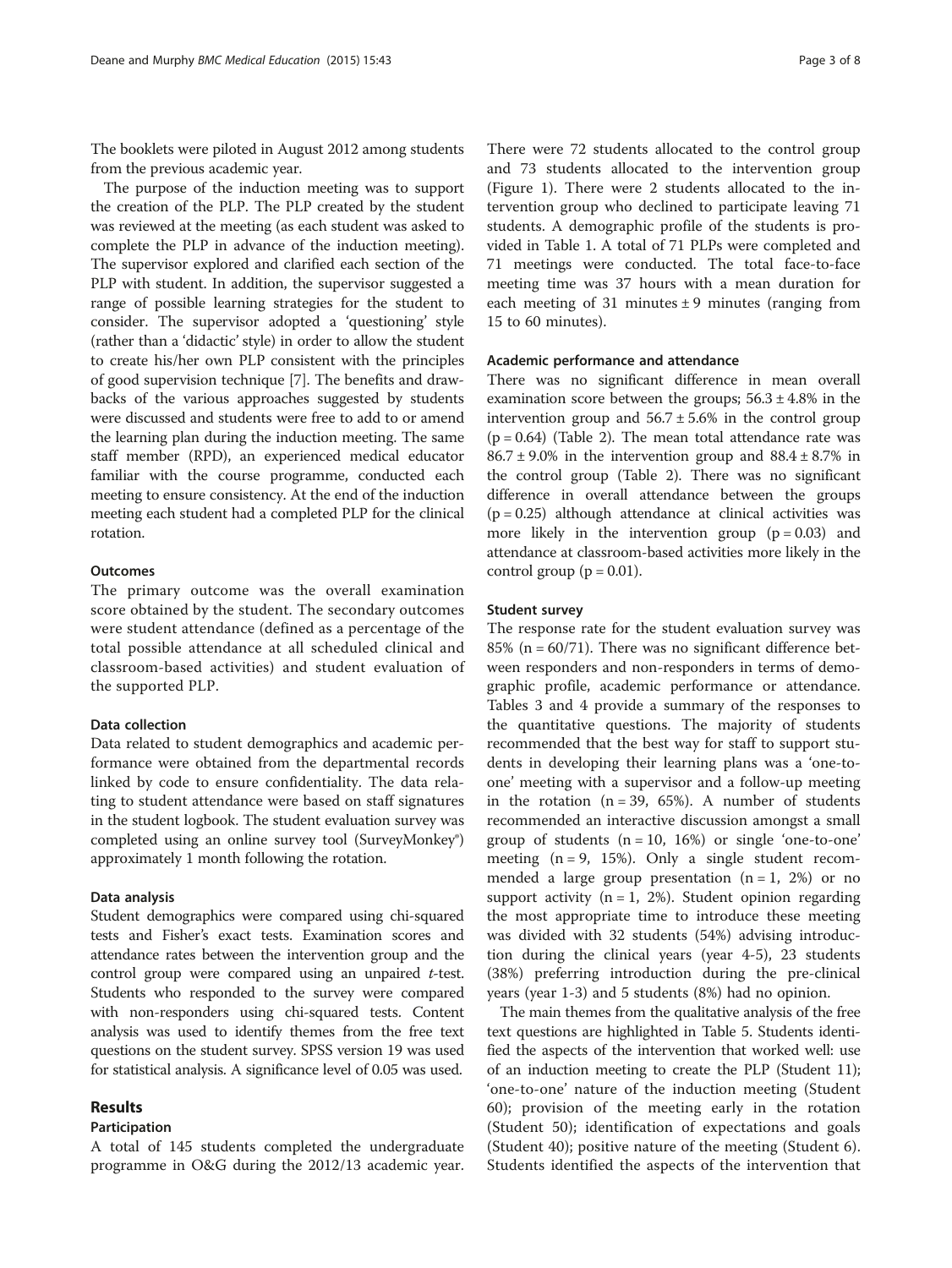<span id="page-3-0"></span>

could be improved: provision of an interim or exit meeting (Student 21); incorporation of more advice from lecturers and past students (Student 66); use of a small group format with other students (Student 51). Students identified the main difficulties encountered in adhering to the PLP including lack of familiarity with the course material (Student 62) and mismatching of classroombased tutorials and clinical activities (Student 15).

### **Discussion**

The creation of a PLP supported by an individual 'one-toone' induction education meeting was rated highly by students as an approach to enhance their learning experience but did not improve their academic performance or attendance. Students reported that an interim or exit meeting might have helped in the application of the learning plan. There are a number of key questions that arise from the literature for medical educators considering the introduction of PLPs for undergraduate medical students: What should PLPs target? Who should PLPs target? When should PLPs be introduced? What faculty supports are required for PLPs? Are PLPs beneficial? The discussion will consider the current evidence and the findings of this study for each of these key questions.

What should PLPs target? The need for PLPs among postgraduate trainees and specialists is intuitive as they usually self-define learning goals depending on their learning needs and opportunities. In contrast, the need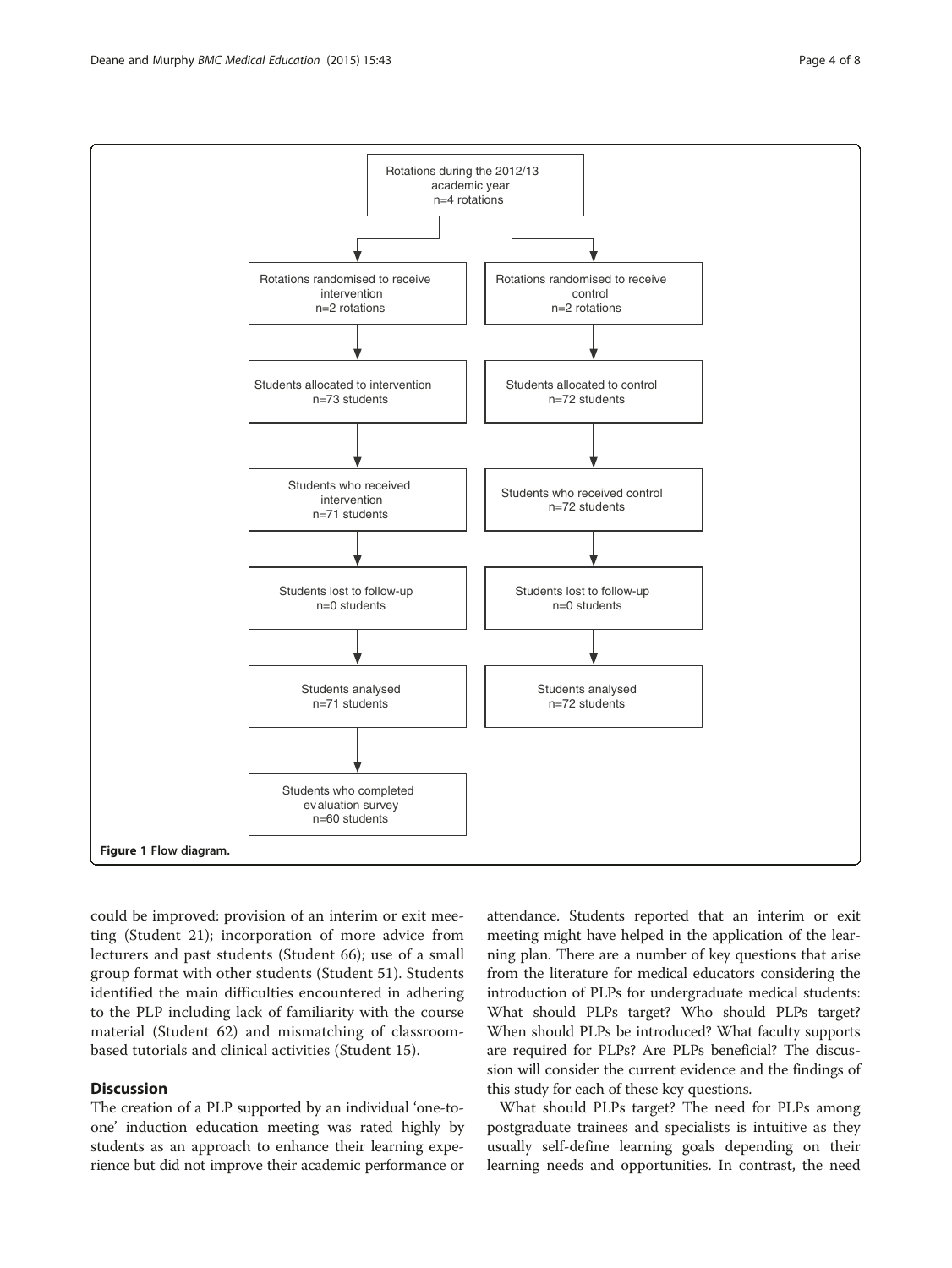#### <span id="page-4-0"></span>Table 1 Student demographics

|                              | Intervention group<br>n = 71 |                  | p value |  |
|------------------------------|------------------------------|------------------|---------|--|
| Gender                       |                              |                  |         |  |
| Male                         | 39 (55%)                     | 38 (53%)         | 0.80    |  |
| Female                       | 32 (45%)                     | 34 (47%)         |         |  |
| Age                          |                              |                  |         |  |
| $20 - 24$ years              | 57 (80%)                     | 50 (70%)         | 0.10    |  |
| $25-29$ years                | 9(13%)                       | 19 (27%)         |         |  |
| $\geq$ 30 years              | 5(7%)                        | 3(3%)            |         |  |
| Country of origin            |                              |                  |         |  |
| European Union               | 46 (64%)                     | 55 (78%)<br>0.07 |         |  |
| North America                | 16 (22%)                     | 6(9%)            |         |  |
| Asia/Africa                  | 10 (14%)                     | 10 (13%)         |         |  |
| Previous end-of-year failure |                              |                  |         |  |
| Yes                          | 23 (32%)                     | 17 (24%)         | 0.24    |  |
| No                           | 48 (68%)                     | 55 (76%)         |         |  |

for PLPs among medical students following a structured programme of learning activities to achieve pre-defined learning goals in a specific time frame is less clear. Previous studies have shown that medical students can create specific learning goals within clinical rotations and that PLPs are helpful in assisting students achieve these learning goals [[2-5\]](#page-7-0). However, this study has showed that supported PLPs can be used successfully to plan each student's overall approach to learning within clinical rotations and not only to achieve specific learning goals. The positive student rating of each of the PLP components, particularly the learning resources and study schedule, highlights this finding.

Who should PLPs target? PLPs can target all students or specific student groups e.g. students in difficulty. The use of remedial teaching programmes for medical students in difficulty is well established [\[8,9\]](#page-7-0). These programmes often involve the identification of specific deficits and the planning of strategies to address these deficits. Therefore, individual educational direction within clinical rotations is often provided for a small number of students at the extremes of academic ability but not for the majority of students. The approach in this study was to offer the PLP and induction meeting to all students. The student survey supported this approach with  $71\%$  (n = 43) responding that it is reasonable to expect students to prepare and submit a learning plan. In addition, student participation was voluntary and the high participation rate  $(97\%, n = 71)$ suggests that students of all backgrounds are willing and wish to engage with PLPs.

When should PLPs be introduced? The optimal timing for the introduction of PLPs requires consideration:

Table 2 RCT findings for academic performance and attendance

|                            | Intervention group $n = 71$ | Control group $n = 72$ | p value |  |
|----------------------------|-----------------------------|------------------------|---------|--|
|                            | Mean % (SD), range          | Mean % (SD), range     |         |  |
| Overall examination score  | 56.3% (4.8), 45-70          | 56.7% (5.6), 44-73     | 0.64    |  |
| OSCE score                 | 56.6% (5.9), 45-70          | 56.2% (5.8), 45-70     | 0.65    |  |
| MCQ score                  | 59.2% (8.1), 42-75          | 59.6% (8.2), 42-75     | 0.79    |  |
| SAQ score                  | 52.3% (5.2), 30-60          | 52.4% (4.6), 40-65     | 0.90    |  |
| Clinical examination score | 55.9% (5.4), 43-68          | 56.7% (7.2), 37-72     | 0.43    |  |
|                            | Number of students (%)      | Number of students (%) |         |  |
| Fail grade                 | 5(7%)                       | 4(5%)                  | 0.90    |  |
| Pass grade                 | 48 (68%)                    | 48 (67%)               |         |  |
| Distinction grade          | 18 (25%)                    | 20 (28%)               |         |  |
|                            | Mean % (SD), range          | Mean % (SD), range     |         |  |
| Total attendance           | 86.7% (9.0), 45-100         | 88.4% (8.7), 51-100    | 0.25    |  |
| Clinical attendance        | 91.2% (9.2), 42-100         | 87.5% (10.9), 38-100   | 0.03    |  |
| Tutorial-based attendance  | 84.0% (11.3), 47-100        | 88.8% (10.4), 49-100   | 0.008   |  |
| Attendance categories      | Number of students (%)      | Number of students (%) |         |  |
| 0 to 69% attendance        | 1(2%)                       | 2(3%)                  | 0.27    |  |
| 70 to 79% attendance       | 10 (14%)                    | 4(6%)                  |         |  |
| 80 to 89% attendance       | 26 (37%)                    | 34 (47%)               |         |  |
| 90 to 100% attendance      | 33 (47%)                    | 32 (44%)               |         |  |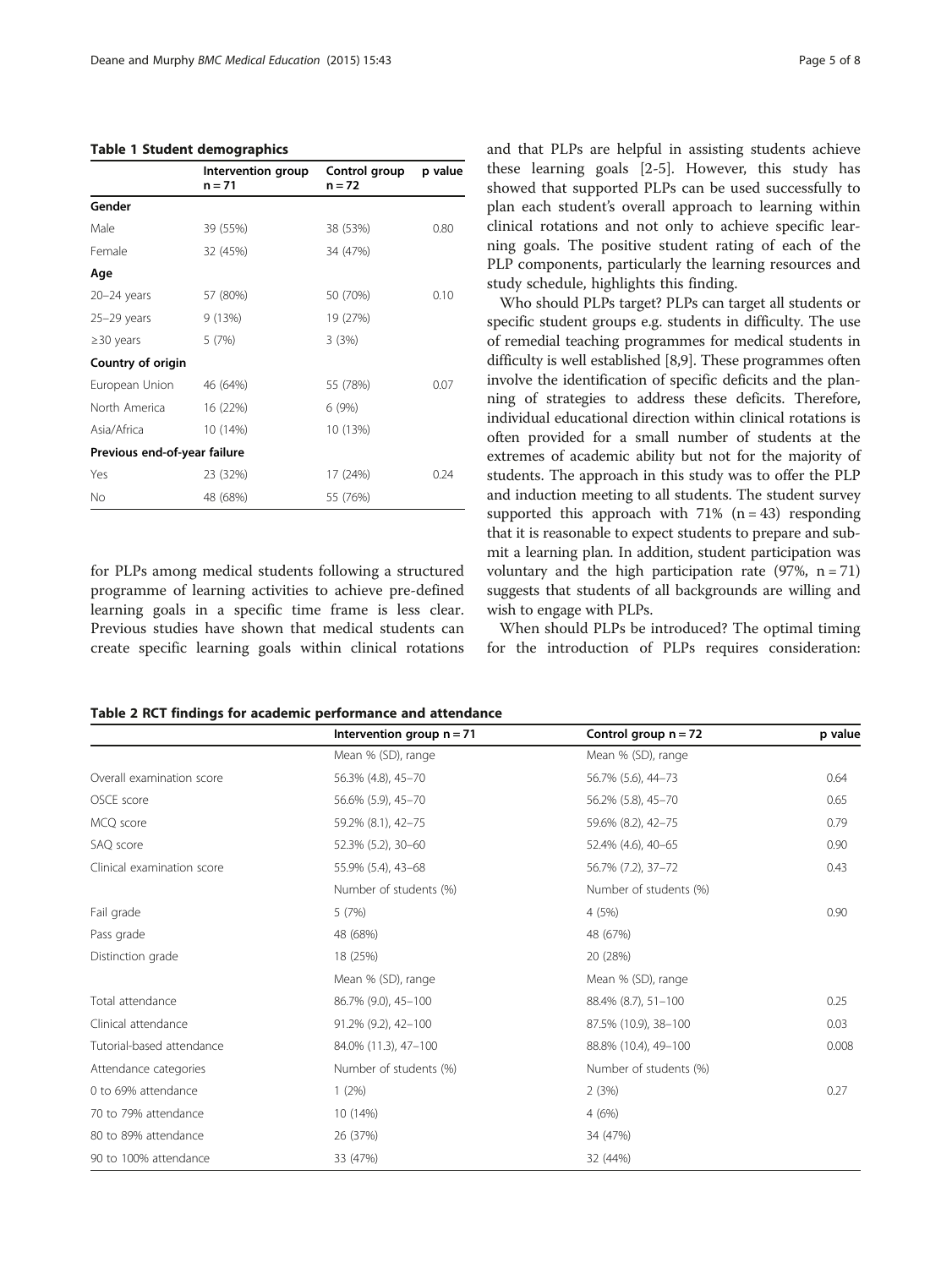#### <span id="page-5-0"></span>Table 3 Student responses to survey

|                                                                                                                                  | Yes $n$ $%$ | No $n$ $(\%)$ | Don't know $n$ (%) |
|----------------------------------------------------------------------------------------------------------------------------------|-------------|---------------|--------------------|
| Was this type a meeting a new experience for you a medical student?                                                              | 57 (95)     | 2(3)          | 1(2)               |
| Did the information you received from the learning plan and the meeting enhance your<br>learning experience during the rotation? | 51 (85)     | 4(7)          | 5(8)               |
| Did you attend more during the rotation as a result of the information you received from<br>the learning plan and the meeting?   | 23(38)      | 26(43)        | 11(19)             |
| Did you follow your learning plan during the rotation?                                                                           | 42 (70)     | 18(30)        | 0(0)               |
| Would you have found a follow-up meeting later in the rotation helpful?                                                          | 44 (73)     | 5(9)          | 11(18)             |
| Would it be worthwhile offering a similar meeting to students completing the O&G rotation<br>in the future?                      | 58 (96)     | 1(2)          | 1(2)               |
| Would it be worthwhile introducing a similar meeting for students completing rotations in<br>other clinical specialties?         | 59 (98)     | 0(0)          | 1(2)               |
| Is it reasonable to expect students completing their O&G rotation to prepare and submit a<br>learning plan?                      | 43 (71)     | 10(17)        | 7(12)              |

where within the medical course as a whole and within specific clinical rotations? This study suggests that students are divided on whether the supported PLPs should be introduced during pre-clinical years  $(n = 23)$ , 38%) or clinical years  $(n = 32, 54%)$ . However, the small majority in favour of clinical years likely reflects the well-documented challenges many students encounter adapting to the clinical learning environment [\[10](#page-7-0)]. Within the clinical rotation itself, students recommended that the PLP and induction meeting should take place early in the rotation. However, students also acknowledged that some of the difficulties experienced in following the PLPs were due creating the PLP early in the rotation and the consequent lack of familiarity with the course material. Therefore, the introduction of PLPs during clinical years and early within clinical rotations appears optimal. However, students need to be provided with a clear identification of the knowledge and skills that must be acquired in order to create viable and effective PLPs.

What faculty supports are required for PLPs? The AMEE review suggests that PLPs should be created with supervisory support [[1\]](#page-7-0). In contrast to previous PLP studies with variable amounts of supervisory support, a unique feature of this study was the explicit use of an induction meeting to support the creation of the PLP [[2-5](#page-7-0)]. The student survey identified that the 'one-to-one' meeting was a critical and welcome element. However, many students also identified that the use of an interim or exit meeting may have enhanced the intervention. Although this is an attractive prospect, educators need to consider the significant time investment by faculty members to provide this level of individualised educational support. Therefore, the provision of 'one-to-one' supervisory support is an important element in the use of PLPs but this support may need to be ongoing.

Are PLPs beneficial? In contrast to previous PLP studies that only evaluated benefit using student surveys i.e. evaluation of reaction, this study also evaluated benefit using academic performance (as the primary outcome) i.e. evaluation of learning [[2-5](#page-7-0)]. There was no difference in the academic performance between the groups. However, like previous PLP studies, the student satisfaction with the intervention was high: students reported that

| Table 4 Student ratings for the PLP/meeting components |  |  |  |  |
|--------------------------------------------------------|--|--|--|--|
|--------------------------------------------------------|--|--|--|--|

| Very unhelpful (1) | Unhelpful (2)                     |                     |                     |                          | Mean score | <b>Rank order</b> |
|--------------------|-----------------------------------|---------------------|---------------------|--------------------------|------------|-------------------|
| n(%)               | n(%)                              | Neither (3)<br>n(%) | Helpful (4)<br>n(%) | Very helpful (5)<br>n(%) |            |                   |
| 0(0)               | 0(0)                              | 14(23)              | 43 (72)             | 3(5)                     | 3.8        | $5=$              |
| 0(0)               | 0(0)                              | 15(25)              | 36(60)              | 9(15)                    | 3.9        | 4                 |
| 0(0)               | 0(0)                              | 4(7)                | 38(63)              | 18 (30)                  | 4.2        | C.                |
| 0(0)               | 1(2)                              | 8(13)               | 31(52)              | 20(33)                   | 4.2        |                   |
| 0(0)               | 4(7)                              | 11(18)              | 37(62)              | 8(13)                    | 3.8        | $5=$              |
| 0(0)               | 1(2)                              | 9(15)               | 33 (55)             | 17(28)                   | 4.1        | 3                 |
|                    | Part 2: relevance of the rotation |                     |                     |                          |            |                   |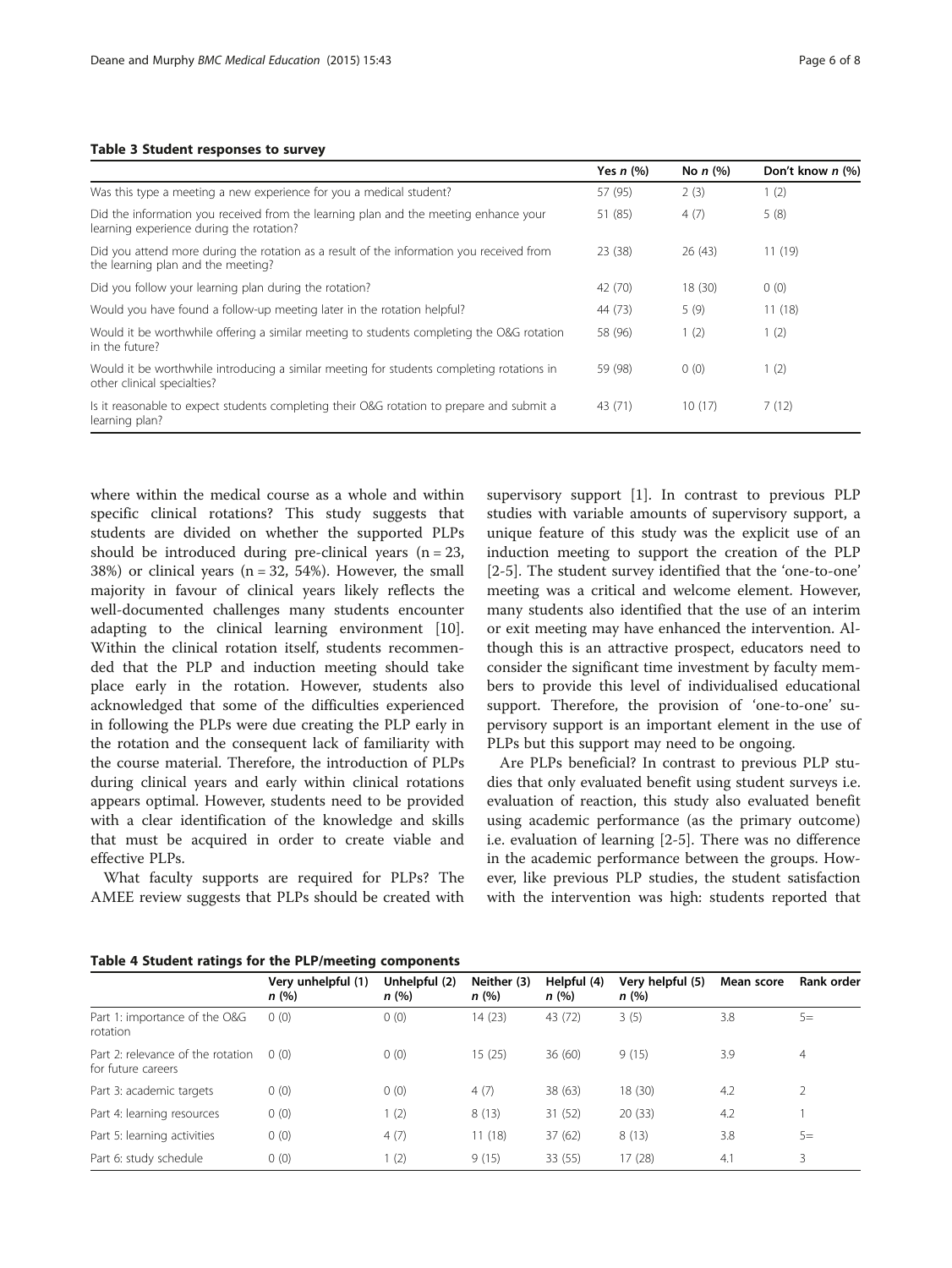#### <span id="page-6-0"></span>Table 5 Qualitative analysis – selected student quotes

| Aspects of the PLP and induction meeting that worked well            | Aspects of the PLP and induction meeting that could be improved          |
|----------------------------------------------------------------------|--------------------------------------------------------------------------|
| "Development of the learning plan. Don't think I would construct a   | "I did not have any follow up meeting after the rotation ended so if     |
| proper learning plan without the induction meeting". Student 11: 95% | that'd happen it would be very useful". Student 21: 98% attendance,      |
| attendance, 53% score.                                               | 55% score.                                                               |
| "One on one means you can talk openly". Student 60: 96%              | "Perhaps more tips from previous students who did well". Student 66:     |
| attendance, 58% score.                                               | 90% attendance, 51% score                                                |
| "Often you only realise what is expected of you halfway through a    | "It may have worked better in a small group setting, just because that   |
| rotation, so this meeting gave 1-2 weeks headstart. Would be useful  | would encourage the setting up of study groups amongst students,         |
| to have in all clinical rotations". Student 50: 95% attendance,      | and also students could learn from the studying methods of their         |
| 59% score.                                                           | peers". Student 51: 80% attendance, 57% score.                           |
| "It gives a focus to what needs to be done and makes the goals seem  | "My learning plan was too ambitious, hard to judge before knowing        |
| achievable". Student 40: 83% attendance, 56% score.                  | much about the course". Student 62: 74% attendance, 52% score.           |
| "It was so positive, an individualised pep talk. The information on  | "It was difficult to stick to the learning plan, when the lecture topics |
| clinical learning was extremely useful outside of obs/gyne too".     | and what week of the clinical $O + G$ rotation you were on did not       |
| Student 41: 94% attendance, 58% score.                               | correspond!" Student 15: 95% attendance, 61% score.                      |

the PLP and the induction meeting enhanced their learning experience  $(n = 51, 85%)$ , they used their PLPs  $(n = 42, 70%)$  and recommended that a similar intervention should be provided in O&G and other clinical specialties ( $n = 59$ , 98%). The question arises as to why the evidence of benefit from the student evaluation did not translate into an improved academic performance. There were 2 main reasons. Firstly, the use of academic performance as a primary outcome may have placed too great an emphasis on an objective outcome and may not have fully captured the benefits accrued. Secondly, the impact may have been limited by the lack of an interim or exit meeting to consolidate the PLP. Therefore, ongoing support may be an approach to produce an enhanced academic performance.

#### **Strengths**

The inclusion of the entire class within the study and the high participation rate within the intervention group ensured that the findings are broadly generalisable to other institutions with a similar student demographic and programme design. The use of cluster sampling rather than individual sampling minimised contamination between the intervention and control groups. The blinding of academic staff members minimised observation bias.

#### Limitations

The use of an RCT with an objective outcome provided a robust assessment of the proposed intervention but may not have reflected the full range of its potential benefit. Given that the study was performed in a single institution within a single discipline, the findings would need to be replicated in other disciplines and institutions. A cost-effectiveness analysis would inform the debate on whether faculty members' time should be diverted to this approach.

#### Implications for academic practice

Inherently medical educators want their students to consider and plan their learning approaches. Supported PLPs enable medical students and their educators to achieve this. This study shows that supported PLPs are of some benefit but that further research is required on the optimal strategies that student should adopt and the amount of support that faculty should provide.

#### Conclusions

The creation of a PLP supported by an individual 'oneto-one' induction education meeting was rated highly by students as an approach to enhance their learning experience but did not result in improved academic performance. Further research is required on the optimal approach to incorporating PLPs into undergraduate medical programmes and the amount of support that faculty should provide, particularly in terms of an interim or exit education meeting.

#### Competing interests

The authors declare that they have no competing interests.

#### Authors' contributions

RPD & DJM conceived the study concept and design. RPD coordinated and conducted the study, analysed and interpreted study data and drafted the manuscript. DJM helped with analysis and interpretation of study data and provided critical revision of the manuscript for important intellectual content. Both authors read and approved the final manuscript.

#### Acknowledgements

We are indebted to Professor Patricia Crowley, Professor of Obstetrics and Gynaecology and Cristina Boccado, Executive Officer, Department of Obstetrics and Gynaecology, Trinity College, University of Dublin, for their support of this study. We are grateful to Professor Martina Hennessy, Director of Undergraduate Teaching and Learning, Trinity College, University of Dublin, for her advice and support of this study. We wish to acknowledge the many medical students who generously gave their time to participate in this study.

Received: 27 October 2014 Accepted: 24 February 2015 Published online: 11 March 2015